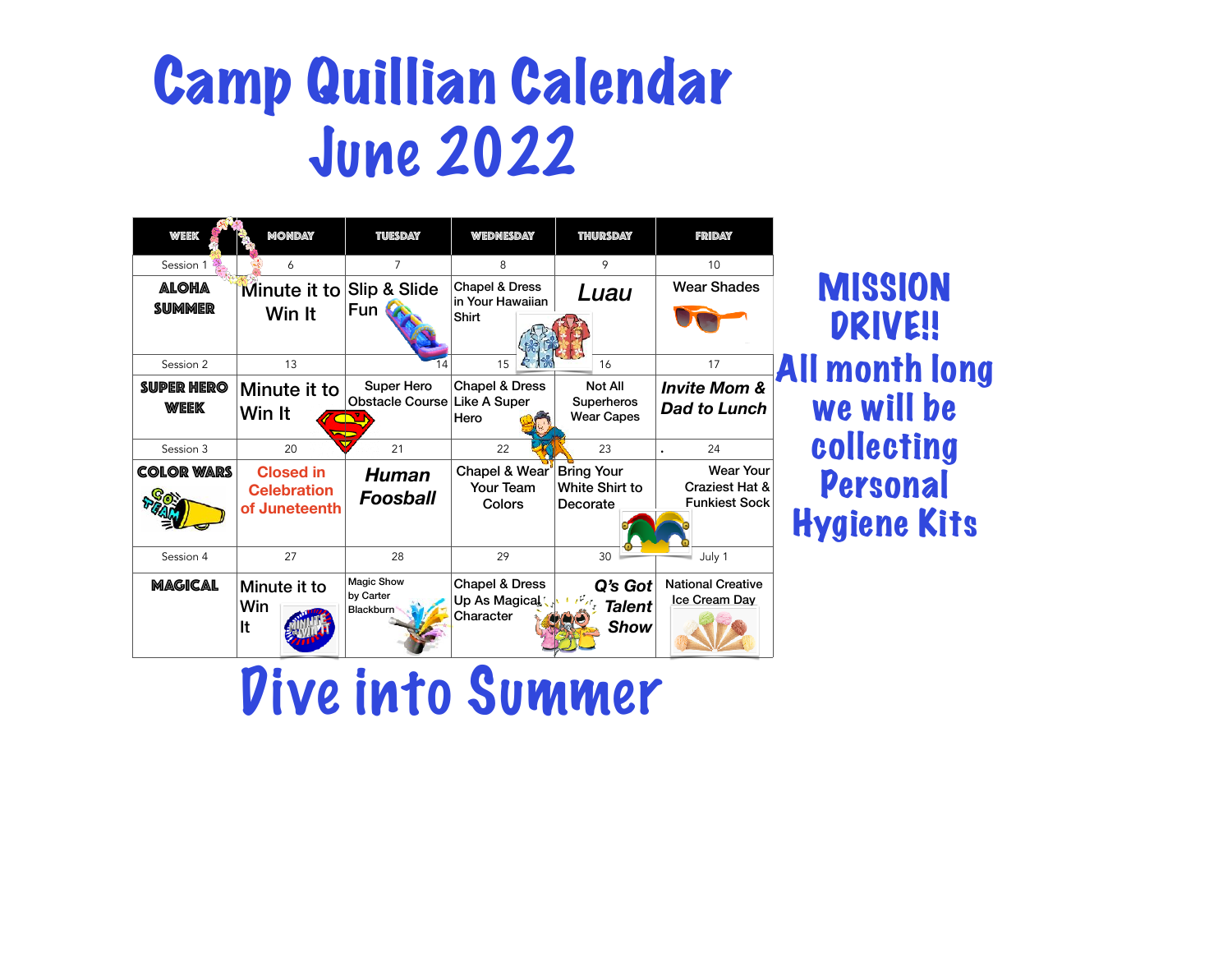| <b>WEEK</b>                        | <b>MONDAY</b>                                                | TUESDAY                                        | WEDNESDAY                                                                                           | THURSDAY                                        | FRIDAY                        |
|------------------------------------|--------------------------------------------------------------|------------------------------------------------|-----------------------------------------------------------------------------------------------------|-------------------------------------------------|-------------------------------|
| Session 5                          | 4                                                            | 5                                              | 6                                                                                                   |                                                 | 8                             |
| <b>RED, WHITE</b><br>& BLUE        | <b>Closed in</b><br><b>Celebration of</b><br><b>July 4th</b> | <b>Minute it to</b><br>Win It                  | <b>Chapel &amp; Wear</b><br><b>Red, White and</b><br><b>Blue</b>                                    | America's<br><b>Birthday Party</b>              | <b>Flag</b><br>Ceremony       |
| Session 6                          | 11                                                           | 12                                             | 13                                                                                                  | 14                                              | 15                            |
| <b>CHRISTMAS</b><br><b>IN JULY</b> | Minute it to<br>Win It                                       | Decorating<br><b>Christmas</b><br><b>Trees</b> | <b>Chapel &amp; Dress in</b><br><b>Holiday Spirit or</b><br><b>Ugly Christmas</b><br><b>Sweater</b> | <b>Summer</b><br><b>Santa Comes</b><br>to the Q | <b>Baking Contest</b>         |
| Session 7                          | 18                                                           | 19                                             | 20                                                                                                  | 21                                              | 22                            |
| <b>ALL STAR</b>                    | Minute it to Win It                                          | <b>All Star</b><br><b>Basketball</b><br>Game   | <b>Chapel &amp;</b><br><b>Dress Like An</b><br><b>Athlete</b>                                       | <b>Home Run Derby</b>                           | <b>Dunk</b><br><b>Contest</b> |
| Session 8                          | 25                                                           | 26                                             | 27                                                                                                  | 28                                              | 29                            |
| SPLASH<br>SPLASH                   | Minute it to<br>Win It                                       | <b>Dunking Booth</b>                           | <b>Chapel &amp;</b><br><b>Dress for</b><br>the Beach                                                | <b>Water Wars</b>                               | <b>Slippery</b><br>Watermelon |

**MISSION** DRIVE!! All month long we will be collecting School Supplies



# Camp Quillian Calendar July 2022

#### Dive into Summer